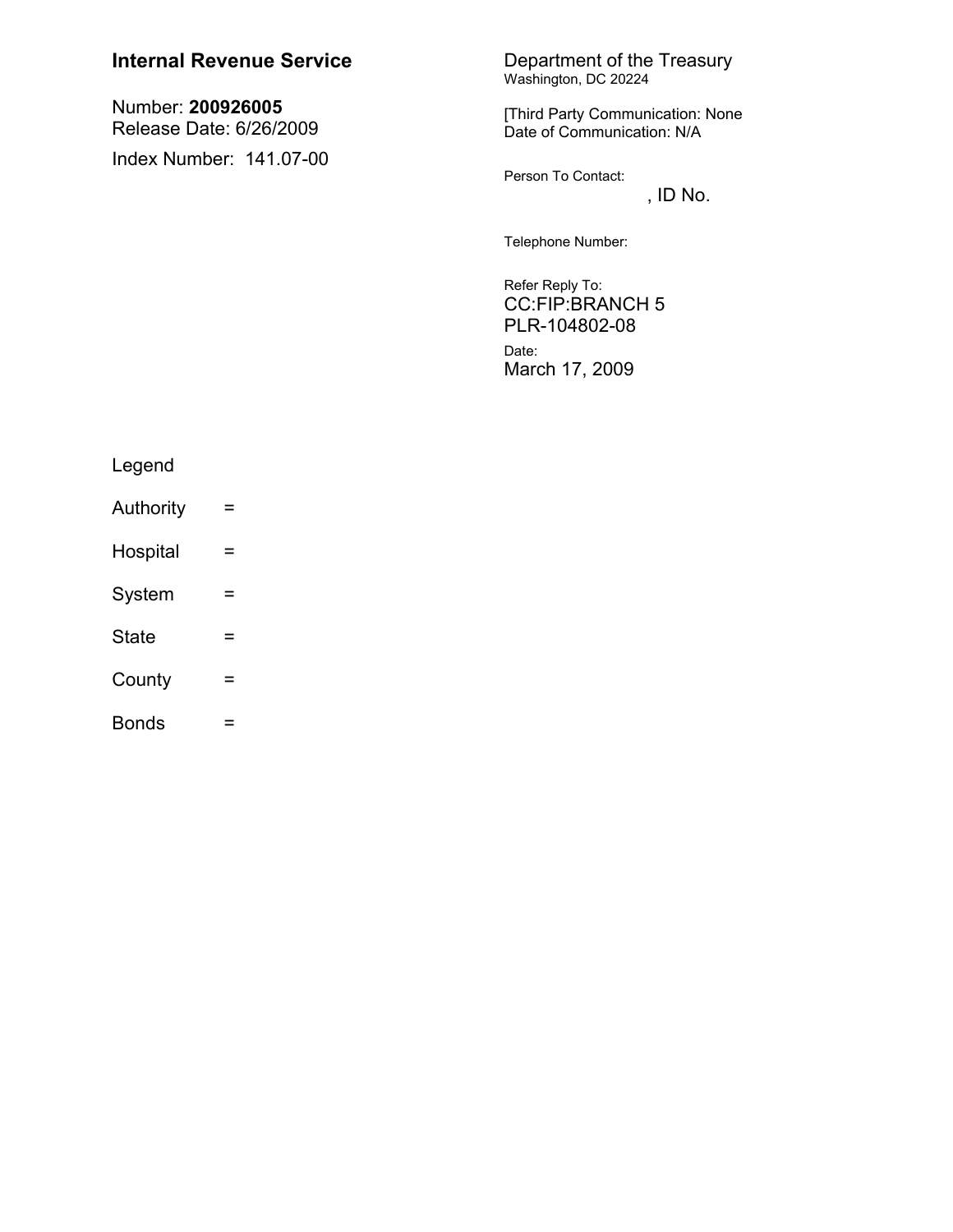| $\underline{a}$                 |  |  |
|---------------------------------|--|--|
| $\overline{\mathsf{p}}$         |  |  |
| $\overline{c}$                  |  |  |
| $\overline{q}$                  |  |  |
| $\overline{e}$                  |  |  |
| $\underline{\mathbf{f}}$        |  |  |
| $\overline{a}$                  |  |  |
| $\overline{\mathsf{h}}$         |  |  |
| $\mathbf{i}$                    |  |  |
| $\dot{I}$                       |  |  |
| $\frac{\mathsf{k}}{\mathsf{k}}$ |  |  |
| $\overline{1}$                  |  |  |
| $\frac{w}{2}$                   |  |  |
| $\frac{\mathsf{x}}{\mathsf{y}}$ |  |  |
|                                 |  |  |
| $\frac{y}{z}$                   |  |  |
|                                 |  |  |

Dear :

This letter is in response to the request for a ruling submitted on behalf of the Authority that the professional services agreements (described below) to be entered into by the Hospital or the System and the physicians performing professional services on property owned by the Hospital and financed with the Bonds (the "Facility") do not cause the Bonds to meet the private business use test under  $\hat{S}$  1.141-3(b)(4) of the Income Tax Regulations.

## FACTS AND REPRESENTATIONS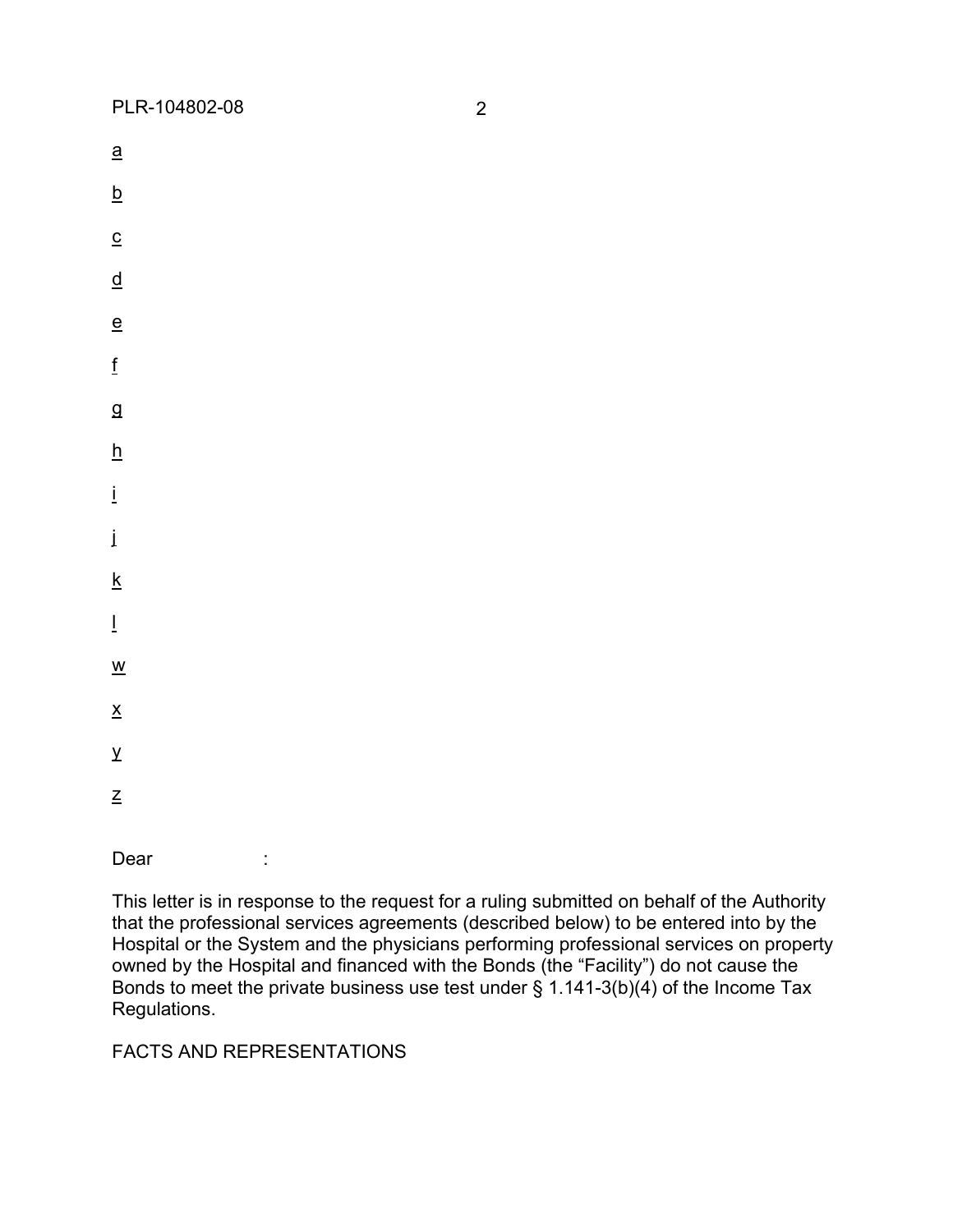The Authority is a public municipal corporation and a public body corporate established by the County for the purpose of developing, constructing, acquiring, and leasing hospital facilities. Under State law, the Authority may issue revenue bonds to finance the project costs of hospital facilities or refinance outstanding indebtedness of hospitals. The Authority has issued the Bonds, the proceeds of which were used to finance the Facility.

The Hospital is a nonprofit corporation organized under the laws of the State, is described in § 501(c)(3) of the Internal Revenue Code (the "Code"), and owns an acute care hospital facility located in County. The sole member, shareholder, and parent of the Hospital is the System. The System is also a State nonprofit corporation described in § 501(c)(3) of the Code. The function of the System includes oversight and coordination of system-wide long range strategic and financial planning, budgeting and quality improvement. The Hospital and the System are governed by their respective boards of directors (the "Boards"). The membership of the Boards of the Hospital and the System are substantially identical.

The Hospital uses services of physicians practicing medicine in various specialties such as family practice, general surgery, and other specialties. The Hospital and the System propose to enter into professional service agreements with physicians (the "Contracting Physician(s)") for medical services ("the Agreement(s)"), chiefly for specialty care such as surgery. Under the Agreements, the Contracting Physicians would devote a significant portion of their time to patient care services within the Facility. The Hospital will pay for all of the expenses incurred as a result of the Contracting Physicians performing professional services on patients at the Hospital and will submit invoices for those services to the patients or their payors (such as insurance companies). In addition, the Hospital will reimburse the Contracting Physicians' expenses incurred for continuing medical education, professional reference materials, text books, licensing fees, and professional membership dues up to a maximum of \$l.

Under the Agreements, the Contracting Physician will receive a percentage of Net Professional Patient Billings ("NPPB") equal to:

- a% of the first \$w NPPB;
- · b% of the NPPB between \$w+1 and \$x;
- · c% of the NPPB between \$x+1 and \$y;
- · d% of the NPPB between \$y+1 and \$z; and
- · e% of the NPPB in excess of \$z.

NPPB is defined as gross patient billings for the professional component of direct physician care services that are personally provided by the Contracting Physician (but not for the technical component of any ancillary services) and specifically excludes the provision of any services which are defined as "designated health services" under the Federal Ethics in Patient Referrals Act, 42 U.S.C. § 1395nn. Gross patient billings also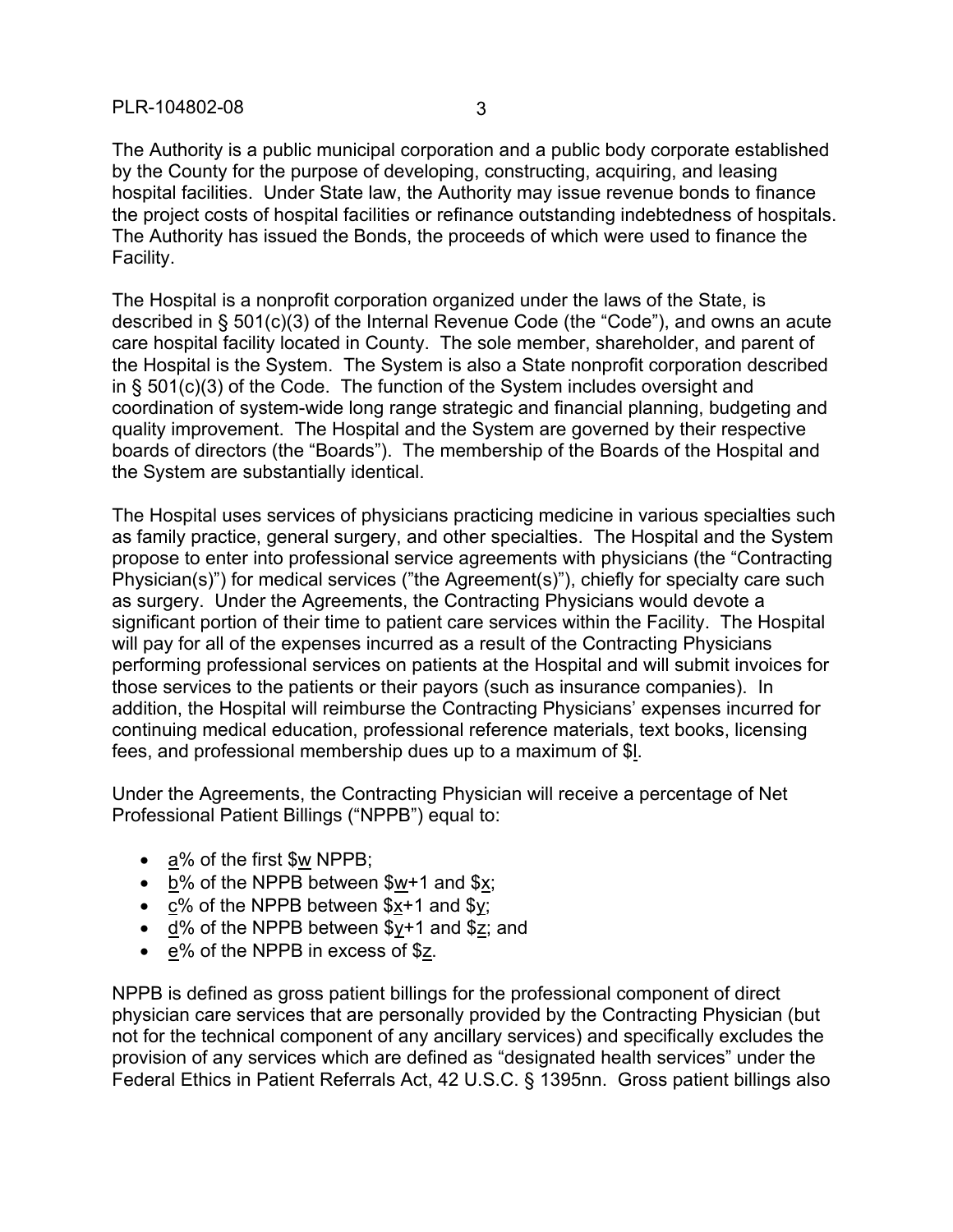include capitation fees, and will be reduced by Medicare and Medicaid contractual writeoffs, usual and customary reductions by private insurers, physician discretionary discounts and managed care discounts. Charitable expenses (uninsured, indigent patients) and bad debt, unless caused by the Contracting Physician's lack of medical record and proper coding, which causes the bad debt to be incurred, will not reduce the gross billings.

If a Contracting Physician's actual compensation pursuant to the above formula exceeds f percent of the most current Medical Group Management Association (MGMA) Physician Compensation Survey for physicians practicing the same medical specialty within the same or comparable location within the United States, then the Hospital will undertake a review of the Contracting Physician's practice and billing to determine if the compensation being paid to the Contracting Physician is equitable for both parties, and consistent with fair market value for the services being provided by the Contracting Physician.

As part of the Agreements, in addition to the compensation based upon the applicable percentage of Contracting Physicians' NPPB according to the tiered formula above, the Contracting Physicians will also be compensated for supervising physician extenders (nurse practitioners and physician assistants). The supervising physician will receive g percent of the NPPB generated by the physician extenders.

During the course of the year, the Contracting Physician will be paid a mutually agreed upon amount that is established at the beginning of the year. A reconciliation of compensation will be performed within 60 days after the end of each year. Any excess compensation will be repaid by Contracting Physicians through a decrease in the next three months' compensation. Any shortfall in compensation paid to the physician will be paid in the next biweekly payment to the Contracting Physicians.

In addition, the Agreements provide that the Contracting Physicians will be eligible to receive supplemental compensation paid into a non-qualified deferred compensation plan (the "Plan") described more fully below. The sum of the compensation based upon the applicable percentage of the Contracting Physician's NPPB and the g percent of the physician extenders' NPPB supervised by the Contracting Physician (the "Base Compensation") constitutes the basis for the Contracting Physician's supplemental compensation. The supplemental compensation consists of an incentive portion (the "Incentive Compensation") and a portion based upon the Contracting Physician's duration of service at the Hospital (the "Deferred Compensation"). The Contracting Physicians are eligible for the payment of up to h percent of the Base Compensation as Incentive Compensation. The actual amount of Incentive Compensation is subject to the Contracting Physician's satisfaction of certain pre-established goals designed for that particular Contracting Physician. Each goal is assigned a certain percentage of the Incentive Compensation, and the total Incentive Compensation payable to a particular Contracting Physician is determined by the Contracting Physician's cumulative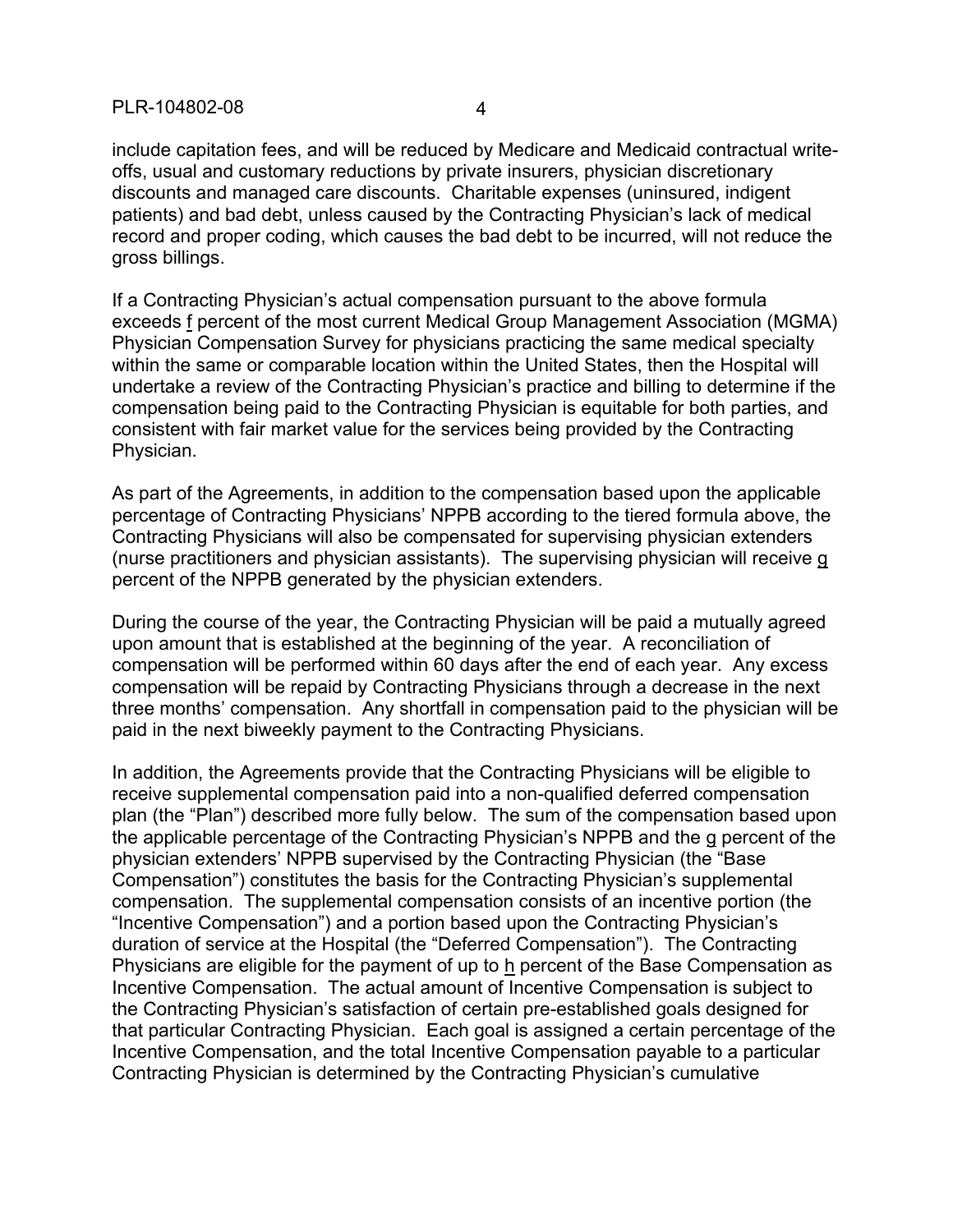attainment of these goals. There are three goals named "Quality," "Learning," and "Customer", respectively. The Quality goal targets the directives relating to national quality initiatives and evidence-based clinical best practices established by national health services organizations and bodies. The Learning goal is designed to build a high performance culture through education and effective communication among medical staff and the promotion of use of technology to support quality and patient satisfaction. The Customer goal is intended to promote a customer service culture and patient satisfaction.

The Contracting Physician will receive as a contribution to the Plan, the Deferred Compensation as a specified percentage of the Base Compensation within 60 days after the end of each fiscal year quarter. The applicable percentage ranges between i and j percent depending on the years of service with the Hospital. The amounts of Deferred Compensation paid into the Plan are subject to a substantial risk of forfeiture under § 457(f) of the Code relating to a specifically required term of service.

The Agreements will have an initial term of  $k$  years and will be automatically renewed for additional consecutive k-year terms unless either party gives 90 days notice prior to the end of the term. In addition, the Agreements will terminate if the Contracting Physician is unable to substantially perform the material requirements of the practice of medicine, if there is an uncured breach lasting over 30 days, if Contracting Physician's privileges at the Hospital are restricted, if the Contracting Physician does not participate in any Federal health care program from which the Contracting Physician derives i percent or more of revenue, for certain acts by the Contracting Physician, in case of the Contracting Physician's death, or by mutual agreement of the parties.

The Issuer, the Hospital, and the System represent that the above described business model in the form of the Agreements is necessary because of poor economic climate and sub-par provider payment history, causing difficulties in the recruitment and retention of qualified physicians in the State, particularly outside of the largest metropolitan areas. The traditional salary plus bonus business model has shown inadequate to address these difficulties. The business model contained in the Agreements is an expression of the Hospital's effort to recruit and retain qualified physicians who are committed to staying in the community, and maintaining a highly productive and efficient practice.

The Contracting Physicians will not have a role with the Hospital or the System that substantially limits the Hospital's or the System's ability to exercise their rights under the Agreements, including the right to terminate the Agreements. Less than 20% of the voting power of the Hospital's or System's Board of Directors will be vested in any one or more of the Contracting Physicians. The Contracting Physicians are not related to the Hospital or the System within the meaning of § 1.150-1(b)**.**

LAW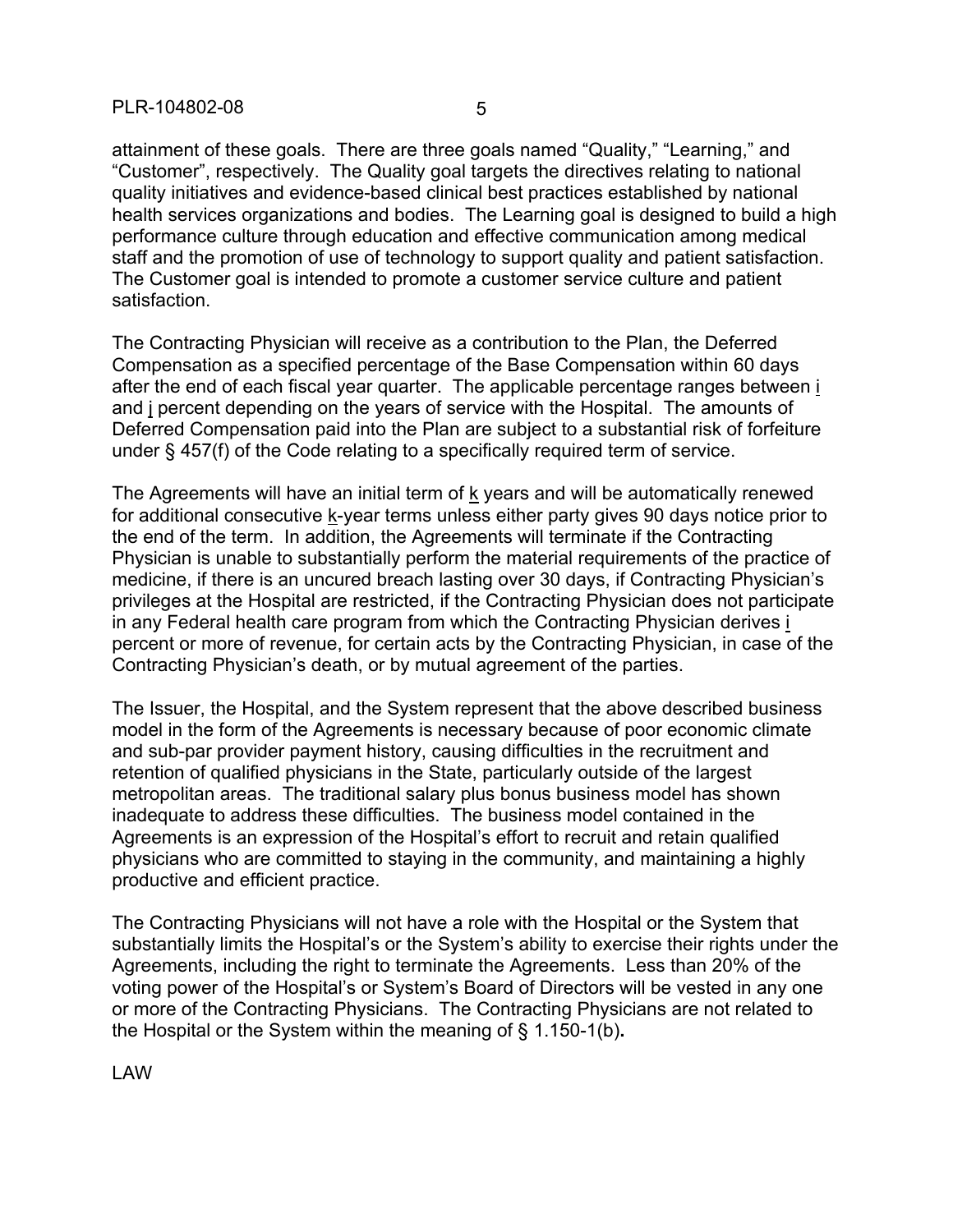Under § 103(a), gross income does not include interest on any state or local bond. Section 103(b) provides, however, that § 103(a) shall not apply to any private activity bond which is not a qualified bond (within the meaning of § 141).

Section 141(a) provides that the term "private activity bond" means any bond issued as part of an issue which: (1) meets the private business use test of § 141(b)(1) and the private security or payment test of § 141(b)(2); or (2) meets the private loan financing test of § 141(c). Section 141(b)(1) provides, in general, that an issue meets the private business use test if more than 10 percent of the proceeds of the issue are to be used for any private business use.

Section 141(b)(6) provides that the term "private business use" for purposes of § 141(b), means use (directly or indirectly) in a trade or business carried on by any person other than a governmental unit. For this purpose, any activity carried on by a person other than a natural person is treated as a trade or business.

Section 141(e)(1)(G) provides that the term "qualified bond" includes any private activity bond if such bond is a qualified 501(c)(3) bond and meets other specified requirements.

Section 145(a) provides that a "qualified 501(c)(3) bond" means any private activity bond issued as part of an issue if (1) all property which is to be provided by the net proceeds of the issue is to be owned by a 501(c)(3) organization or a governmental unit, and (2) such bonds would not be a private activity bond if -- (A) 501(c)(3) organizations were treated as governmental units with respect to their activities which do not constitute unrelated trades or businesses, determined by applying § 513(a), and (B) §§ 141(b)(1) and (2) were applied by substituting "5 percent" for "10 percent" each place it appears and by substituting "net proceeds" for "proceeds" each place it appears.

Section 1.145-2(a) provides generally that §§ 1.141-0 through 1.141-15 apply to § 145(a). Section 1.145-2(b) provides, in part, that in applying §§ 1.141-0 through 1.141-15 to § 145(a), (1) references to governmental persons include 501(c)(3) organizations with respect to their activities that do not constitute unrelated trades or businesses under § 513(a); and (2) references to "10 percent" and "proceeds" in the context of the private business use test and the private security or payment test mean "5 percent" and "net proceeds".

Section 1.141-3(a)(1) provides that the private business use test relates to the use of the proceeds of an issue. The 10 percent private business use test of  $\S$  141(b)(1) is met if more than 10 percent of the proceeds of an issue is used in a trade or business of a nongovernmental person. For this purpose, the use of financed property is treated as the direct use of proceeds. Any activity carried on by a person other than a natural person is treated as a trade or business.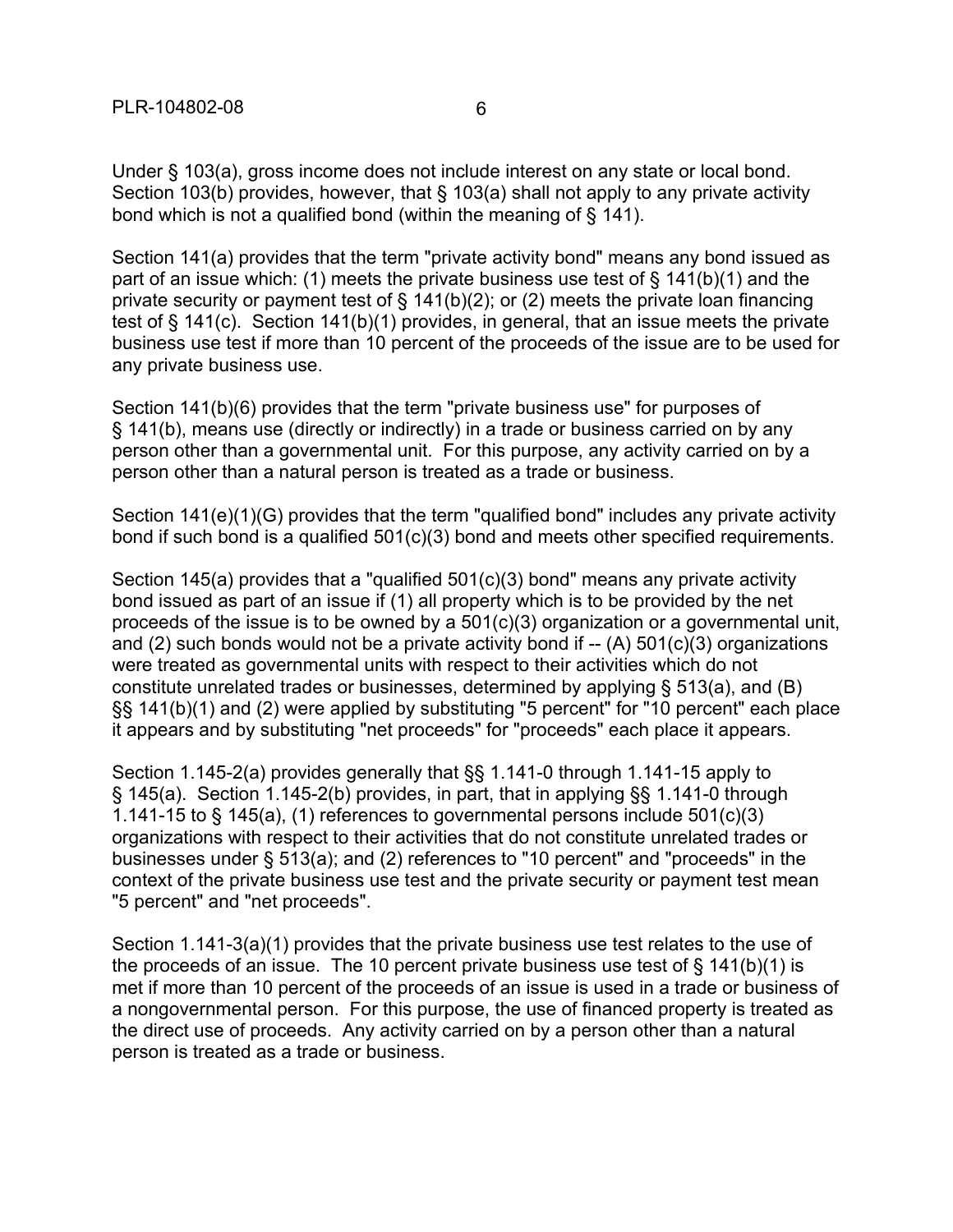## PLR-104802-08 7

Section 1.141-3(b)(1) provides that both actual and beneficial use by a nongovernmental person may be treated as private business use. In most cases, the private business use test is met only if a nongovernmental person has special legal entitlements to use the financed property under an arrangement with the issuer. In general, a nongovernmental person is treated as a private business user of proceeds and financed property as a result of ownership; actual or beneficial use of property pursuant to a lease, or a management or incentive payment contract; or certain other arrangements such as a take or pay or other output-type contract.

Section 1.141-3(b)(4)(i) provides that, except as provided in § 141-3(d), a management contract with respect to financed property may result in private business use of that property, based on all of the facts and circumstances. A management contract generally results in private business use of that property if the contract provides for compensation for services rendered with compensation based, in whole or in part, on a share of net profits from the operation of the facility.

Section 1.141-3(b)(4)(ii) defines a management contract as a management, service, or incentive payment contract between a governmental person and a service provider under which the service provider provides services involving all, a portion of, or any function of, a facility. For example, a contract for the provision of management services for an entire hospital, a contract for management services for a specific department of a hospital, and an incentive payment contract for physician services to patients of a hospital are each treated as a management contract.

Revenue Procedure 97-13, 1997-1 C.B. 632, as modified by Revenue Procedure 2001- 39, 2001-2 C.B. 38 ("Rev. Proc. 97-13"), sets forth conditions under which a management contract does not result in private business use under § 141(b). Under § 5.01 of Rev. Proc. 97-13, if the requirements of § 5 are satisfied, the management contract does not itself result in private business use. Under § 5.02(1), the management contract must provide for reasonable compensation for services rendered with no compensation based, in whole or in part, on a share of net profits from the operation of the facility. Reimbursement of the service provider for actual and direct expenses paid by the service provider to unrelated parties is not by itself treated as compensation. Under § 5.02(2), for purposes of § 1.141-3(b)(4)(i) and Rev. Proc. 97-13, compensation that is based on (a) a percentage of gross revenues (or adjusted gross revenues) of a facility or a percentage of expenses from a facility, but not both, (b) a capitation fee, or (c) a per-unit fee, is generally not considered to be based on a share of net profits.

Section 3.01 defines adjusted gross revenue to mean gross revenues of all or a portion of a facility, less allowances for bad debts and contractual and similar allowances.

Section 3.02 defines capitation fee to mean a fixed periodic amount for each person for whom the service provider or the qualified user assumes the responsibility to provide all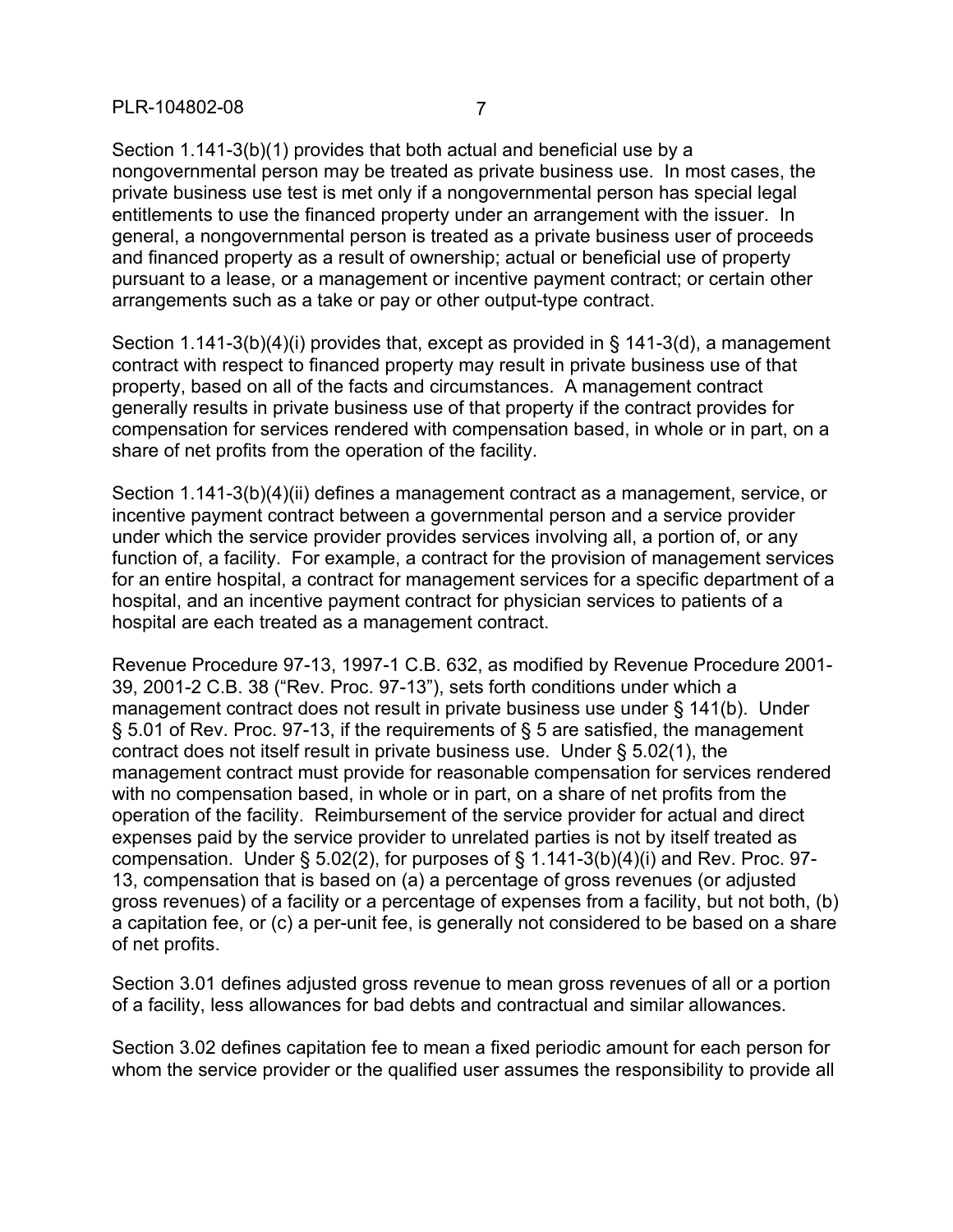needed services for a specified period so long as the quantity and type of services actually provided to covered persons varies substantially. For example, a capitation fee includes a fixed dollar amount payable per month to a medical service provider for each member of a health maintenance organization plan for whom the provider agrees to provide all needed medical services for a specified period.

Section 3.06 of Rev. Proc. 97-13 defines a "per-unit fee" as a fee based on a unit of service provided specified in the contract or otherwise specifically determined by an independent third party, such as the administrator of the Medicare program, or the qualified user. For example, a stated dollar amount for each specified medical procedure performed, car parked, or passenger mile is a per-unit fee. Separate billing arrangements between physicians and hospitals generally are treated as per-unit fee arrangements.

Section 3.08 of Rev. Proc. 97-13 provides that a renewal option means a provision under which the service provider has a legally enforceable right to renew the contract. Thus, for example, a provision under which a contract is automatically renewed for one year periods absent cancellation by either party is not a renewal option (even if it is expected to be renewed).

Section 5.03 of Rev. Proc. 97-13 sets forth six permissible arrangements that satisfy the requirements of § 5. Under § 5.03(6), a permissible arrangement is an arrangement providing for compensation for service based on a percentage of fees charged or a combination of a per-unit fee and a percentage of revenue or expense fee. The term of the contract, including renewal options, must not exceed 2 years. The contract must be terminable by the qualified user on reasonable notice, without penalty or cause, at the end of the first year of the contract term. This permissible arrangement only applies to contracts under which the service provider primarily provides services to third parties (for example, radiology services to patients) and in one other circumstance not applicable in the instant case.

Section 5.04(1) of Rev. Proc. 97-13 provides in general that a service provider must not have any role or relationship with the qualified user that substantially limits the qualified user's ability to exercise its rights, including cancellation rights, based on all the facts and circumstances. Under § 5.04(2), the qualified user's rights are not substantially limited if the following requirements are satisfied: (1) not more than 20 percent of the voting power of the governing body of the qualified user in the aggregate is vested in the service provider and its directors, officers, shareholders, and employees; (2) overlapping board members do not include the chief executive officers of the service provider or its governing body or the qualified user or its governing body; and (3) the qualified user and the service provider under the contract are not related parties, as defined in § 1.150-1(b).

ANALYSIS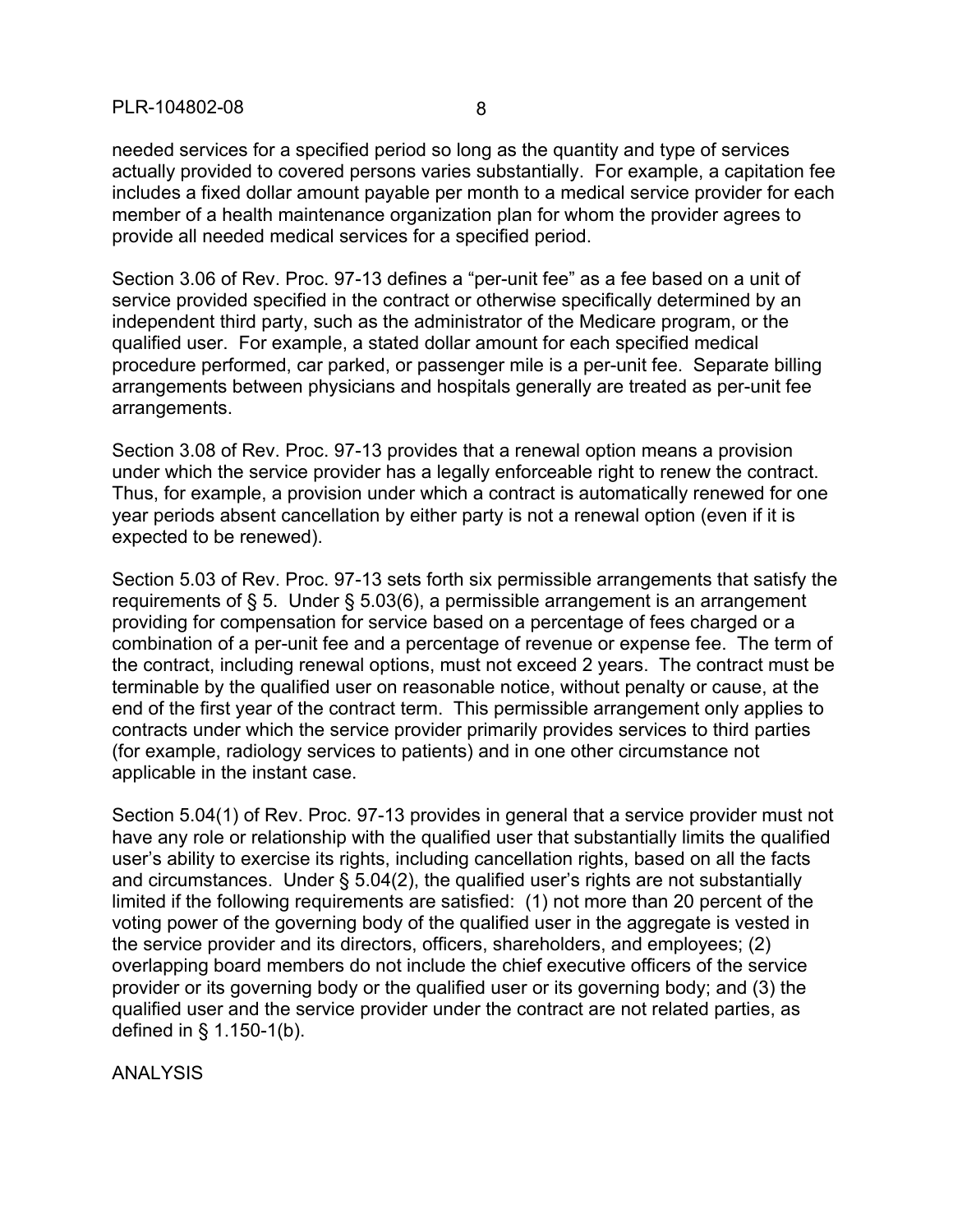Initially, we find that the Agreements meet the definition of a management contract under § 1.141-3(b)(4)(ii) because they constitute incentive payment contracts for physician services to patients of a hospital. However, the Agreements do not meet the requirements of § 5.03 of Rev. Proc. 97-13. Therefore, whether the Agreements result in private business use of the Facility under § 1.141-3(b)(4) depends on all of the facts and circumstances. In determining whether the facts and circumstances relating to a management contract indicate private business use, the factors set forth in Rev. Proc. 97-13 are useful reference points. For the reasons described below, we conclude that the Agreements do not result in private business use of the Facility.

We note that all of the compensation under the Agreements consists of a percentage of fees generated by the physicians adjusted for items such as insurance discounts and certain bad debts. As such, the compensation structure most closely resembles the permissible arrangement under § 5.03(6) of Rev. Proc. 93-17 applicable to the provision of services to third parties such as physician services to patients at the Hospital. However, the k-year term of the Agreements exceeds the permissible term under  $§ 5.03(6).$ <sup>1</sup>

In reviewing all the facts and circumstances relating to the Agreements, we note that the Agreements provide for reasonable compensation, in part because the Agreements provide for a right by the Hospital to review a Contracting Physician's portion of the Base Compensation allocable to the direct provision of medical services by the Contracting Physician if that portion reaches f percent of an objective industry standard. Because the Incentive Compensation and the Deferred Compensation are determined as a percentage of the Base Compensation, although indirectly, they are also subject to the Hospital's review of the direct services portion of the Base Compensation.

Further, a Contracting Physician's Base Compensation is based on the sum of a percentage of the Contracting Physician's NPPB and the g percent of the physician extenders' NPPB, *i.e.*, adjusted gross revenues allocable to that Contracting Physician and not, in whole or in part, on a share of net profits from the operation of the Facility. None of the expenses of the Facility, or of the Contracting Physicians, incurred in performing medical services at the Facility are taken into account in determining the amount of the Base Compensation.<sup>2</sup>

The maximum amount of the Incentive Compensation is based on a percentage of the Base Compensation, which, as indicated above, is a percentage of fees or adjusted gross revenues allocable to the Contracting Physician. The actual amount of the

 $1$  The Agreements do not contain a legally enforceable right to renew on the part of the Contracting Physicians as service providers under Rev. Proc. 97-13.

 $2$  Under § 5.02(1), reimbursement of the Contracting Physicians' expenses incurred for continuing medical education, professional reference materials, text books, licensing fees, and professional membership dues up to a maximum of \$l, as provided in the Agreements, is not treated as compensation.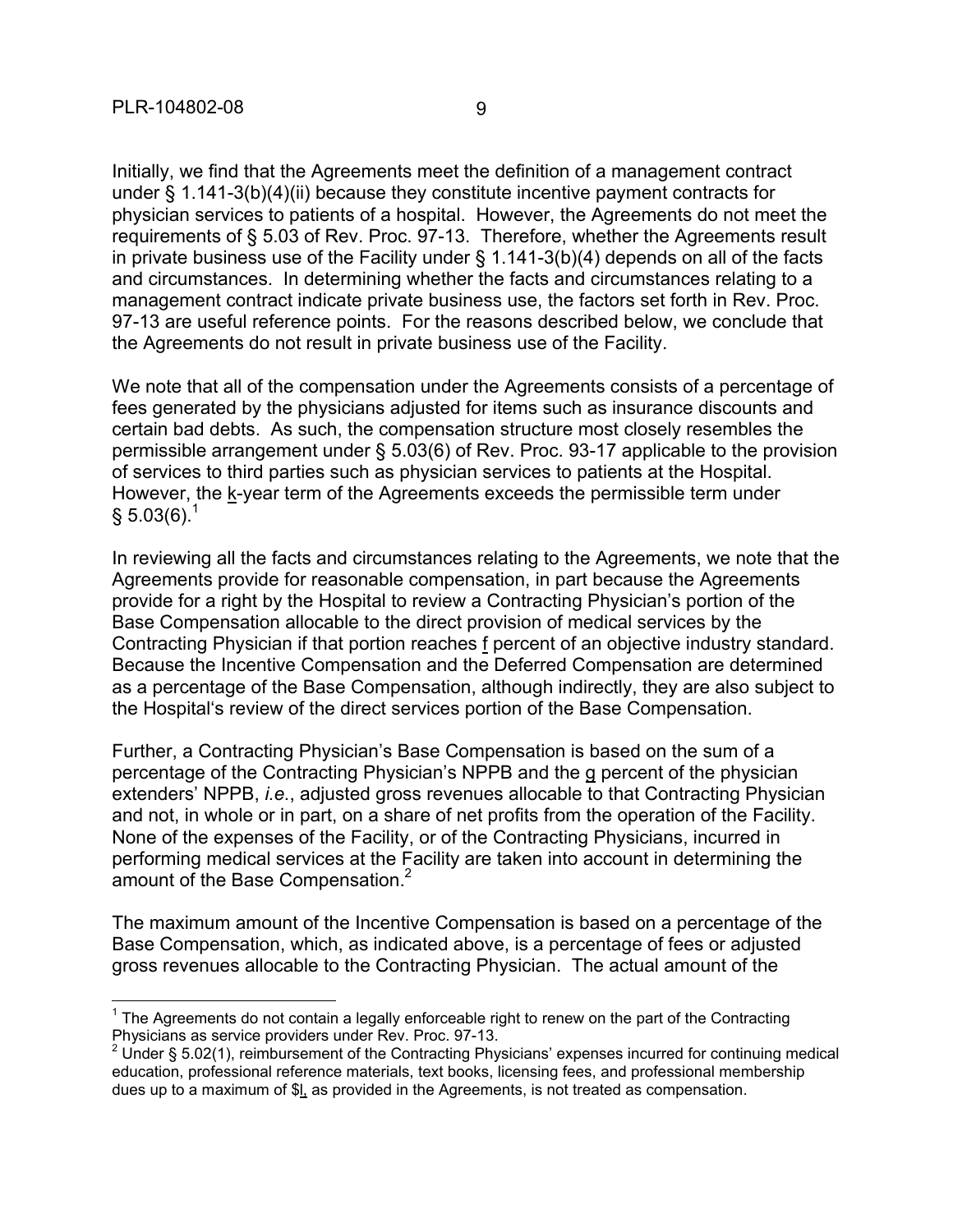Incentive Compensation that a Contracting Physician will receive depends on how the Contracting Physician meets that Contracting Physician's specific Quality, Learning, and Customer goals, none of which are based upon the number of patients treated by the Contracting Physician at the Facility, the productivity of the Facility, or the net profits of the Hospital.

The amount of the Deferred Compensation also depends on the percentage of fees or adjusted gross revenue with the additional factor of the Contacting Physician's years in service at the Hospital. As such, it is also not based upon the productivity of the Contracting Physician or of the Facility, or upon the net profits of the Hospital.

The term of the Agreements, although greater than the permissible term under § 5.03(6), is specifically tailored to address the difficulties encountered by the health industry in the Hospital's health coverage area in attracting and retaining qualified physicians that would become members of, and improve the provision of health care services in, the local community.

Finally, the Contracting Physicians do not have a role in, or relationship with, the Hospital or the System that substantially limits the Hospital's or the System's ability to exercise its rights under the Agreements, including cancellation rights, because no more than 20% of the voting power of the governing body of the Hospital or the System is vested in one or more of the Contracting Physicians. Also, none of the Contracting Physicians, on the one side, and the Hospital and the System, on the other, are related parties within the meaning of § 1.150-1(b).

## **CONCLUSION**

Accordingly, although the Agreements do not satisfy the requirements of § 5.03, given all the facts and circumstances of this case as described above, the Agreements do not result in private business use of the Facility under § 1.141-3(b)(4) as applied to § 145.

This ruling is specifically made contingent upon the above described provisions of the Agreements being effective and binding between the Hospital or the System and the Contracting physicians. Except as expressly provided herein, no opinion is expressed or implied concerning the tax consequences of any aspect of any transaction or item discussed or referenced in this letter, including whether any agreements other than the Agreements fail to meet the private business use test under §§ 1.141-3(b)(4) as applied to 145, or whether the Bonds are tax-exempt for purposes of § 103 of the Code.

This ruling is directed only to the taxpayer requesting it. Section 6110(k)(3) of the Code provides that it may not be used or cited as precedent.

In accordance with the Power of Attorney on file with this office, a copy of this letter is being sent to your authorized representative.